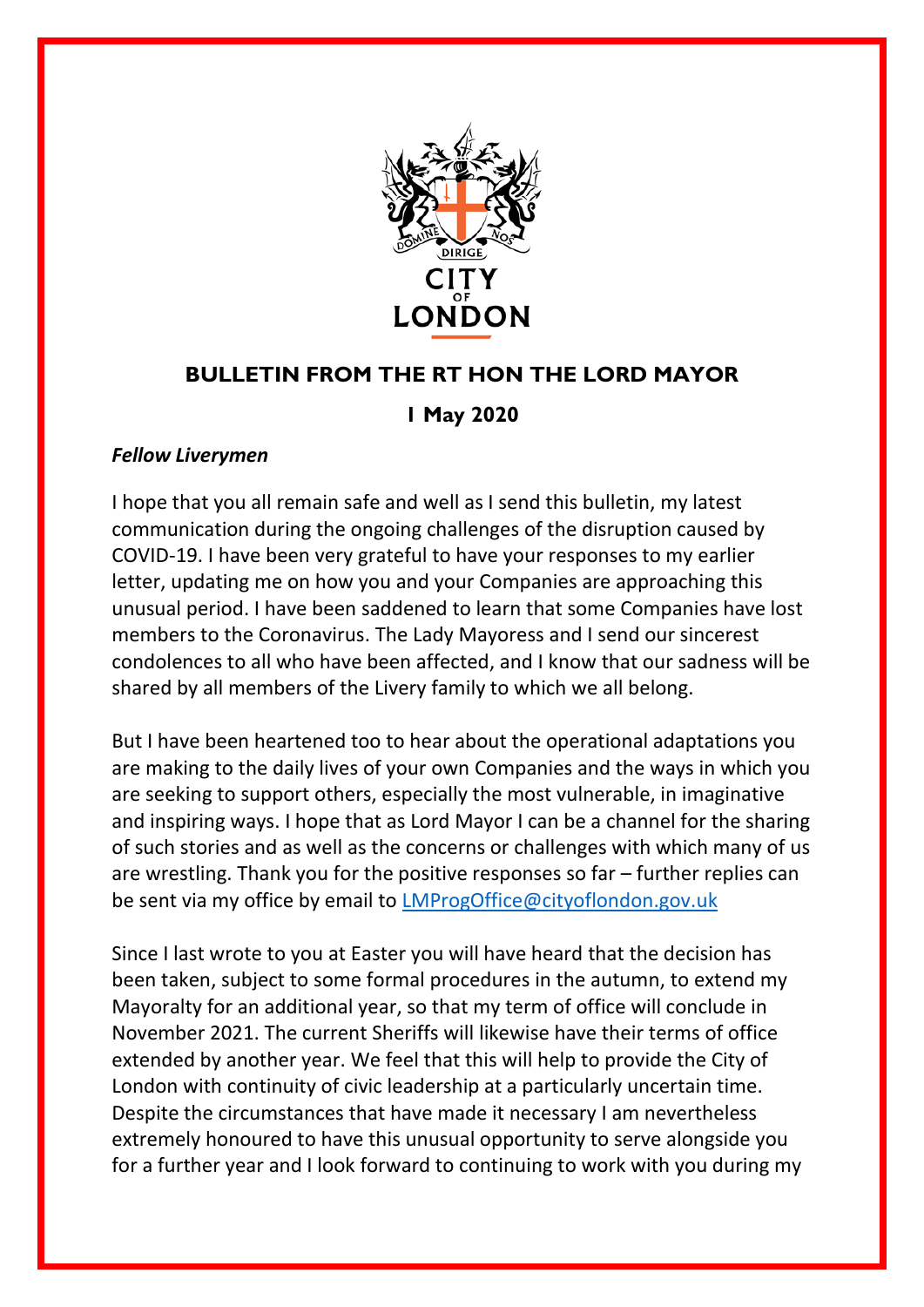Mayoralty. The ongoing support and understanding of the Livery in this process has been crucial and is much appreciated by me.

There will be several implications of this extended Mayoralty, and some of you may be wondering what it, as well the broader COVID-19 situation, may mean for annual activities like the **Lord Mayor's Show**. As I will need to renew my oath to HM The Queen at the start of my second year there will still be the opportunity for a Show if we are permitted to hold one. To that end, I am working with the Pageantmaster and the Board of Lord Mayor's Show Ltd to ensure that we have a Show prepared and ready to go on Saturday 14 November. None of us knows how the course of the COVID-19 pandemic will develop and what restrictions may or may not be in place by then. We will need to be mindful of the mood of the nation. And the tone of the Show will have to be appropriate to those circumstances and to reflect them. It may be that such a Show would be different from those to which we are accustomed. It may be a welcome chance for us to demonstrate our gratitude to those key workers from the NHS and all other critical sectors who have kept the country going during this difficult time. I feel it would be a lost opportunity if we were not able to take to the streets in November to show our appreciation. I hope that the City and the Livery will feel moved to join together to do so. I would welcome your thoughts.

Among the responses you have sent to my earlier bulletins have been some fantastic insights into the ways in which you are contributing to the battle against COVID-19, many of which will have a direct impact on the front line. To mention a small selection, you may have seen in the media the news that an industry consortium coordinated by the **Engineers Company** is fulfilling an order for 10,000 ventilators for the NHS. Members of the **Broderers Company** are making medical scrubs for hospital staff, while firms associated with the **Upholders Company** are producing the foam to be used in face-masks. These activities, small and large alike, will be making such a difference.

One project that I am delighted to share with you in more detail is the **NHS Livery Kitchen initiative**. This brilliant scheme brings together the **Drapers, Grocers, and Merchant Taylors Companies**, as well as volunteers from the City caterer Party Ingredients, to provide nutritious individually-packed meals, prepared in livery hall kitchens, to NHS staff at the Royal London Hospital in Whitechapel, part of the Barts Health NHS Trust. Members of the **Hackney Carriage Drivers Company** are also driving chefs to work so that they can avoid using public transport. I would like to pay tribute to the sixteen Livery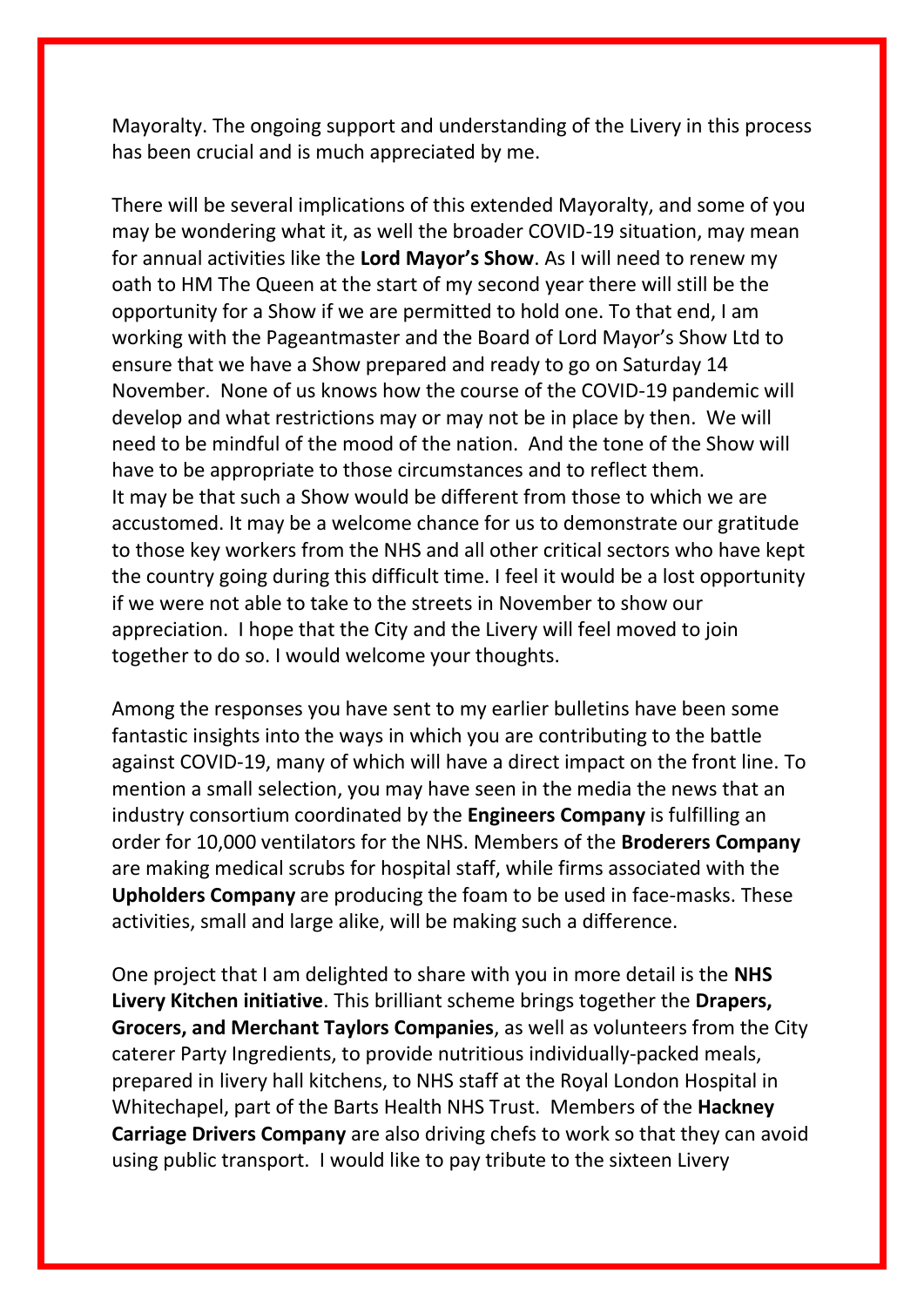companies and individuals who have so generously contributed considerable sums to ensure the project's successful launch and sustainability. This has become a truly pan-livery team effort.

The initiative went live on 20 April, and is now delivering 300 meals a day to staff in the ITU/anaesthetics and A&E departments, the surgical hub, the Wellness Centre and other parts of the Royal London Hospital including the maternity, paediatrics and medical wards. With 1000 staff now on site at any one time, the one hospital canteen is over capacity and the requirements of social distancing mean long queues and wait-times, making it difficult and frustrating for staff to get food quickly and easily. The Livery Kitchen meals, as well as being delicious, have enabled staff no longer to worry about how they will feed themselves during exhausting 12-hour shifts when they have so many other demands on their time.

In addition to the 300 meals a day now being delivered to the Royal London Hospital, a further 100 meals a day will be delivered to St Bartholomew's Hospital for similar recipients from Monday 4th May onwards. The team believe they may have the capacity to exceed 500 meals a day. The demand is there, and they are keen to meet it.

There is of course a cost to running such a venture, which under current projections is expected to operate until July. Any other Company or individual who would be interested in contributing is encouraged to contact the Clerk to the Drapers Company, who is acting as the central coordinator. This is such a fantastic example of collaboration that I hope you will join me in congratulating everyone involved. I look forward to bringing you further updates about the project in the future.

In my previous bulletins I have mentioned the **London Funders COVID-19 Statement**. This is a joint statement from funding organisations and grantgiving bodies across London, large and small, seeking to reassure their grant recipients that they will work flexibly with beneficiaries during the crisis. I am thrilled to see that 34 Companies – nearly a third of the Livery – have now signed up to the Statement and I would encourage all others to do so as an expression of solidarity with the charitable sector. I would also recommend to Companies that you consider including the statement on your own websites or grant-giving materials as well. I would reiterate that **signing the statement requires no further financial commitment from donors**. More information can be found here: <https://londonfunders.org.uk/about/covid-19>